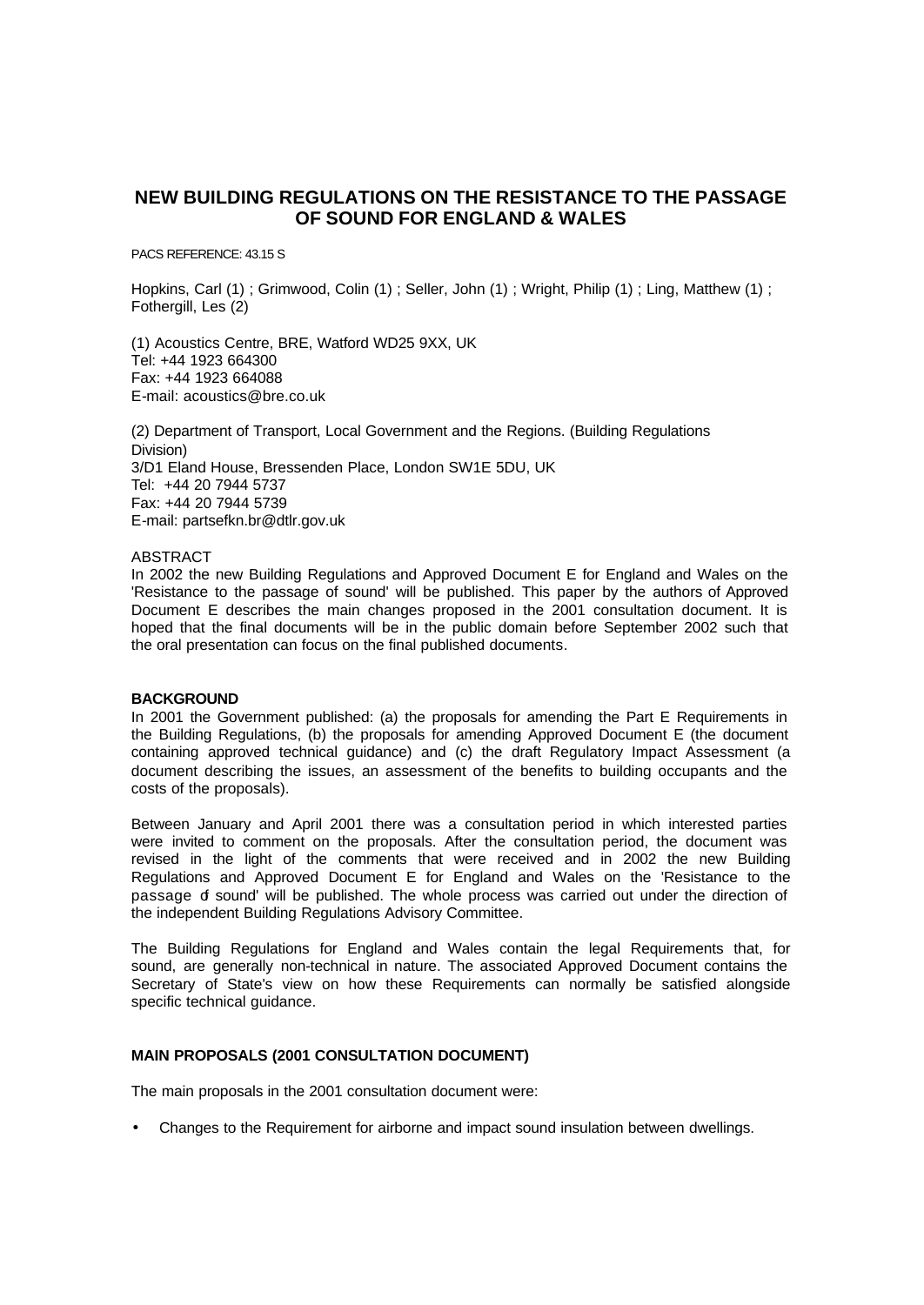- $\triangleright$  Clarify that Part E Requirements apply to all types of dwelling including rooms for residential purposes (e.g. rooms in hotels, hostels, residential homes, boarding houses but not hospitals or similar institutions).
- $\triangleright$  Increase the target sound insulation standard by about 3dB.
- $\triangleright$  Introduce new sound insulation indices incorporating the ISO 717 spectrum adaptation terms, *D*<sup>n</sup>*T*,w+*C*tr for airborne sound insulation and *L*'n*T*,w+*C*<sup>I</sup> for impact sound insulation.
- $\triangleright$  Introduce a field sound insulation testing regime for airborne and impact sound insulation in dwellings and rooms for residential purposes, referred to as "precompletion testing".
- Introduce a new Requirement for airborne sound insulation of internal walls and floors based upon laboratory airborne sound insulation data.
- Introduce a new Requirement for façade airborne sound insulation.
- Introduce a new Requirement to control reverberation in the common internal parts of buildings.
- Introduce a new Requirement to provide sound insulation between school rooms, protect school rooms from external noise and provide suitable reverberation times in school rooms.

# **SOUND INSULATION BETWEEN DWELLINGS: THE SITUATION IN ENGLAND & WALES (2001)**

BRE Acoustics Centre estimate that in new dwellings, as many as 40% of new separating floors and up to 25% of new separating walls may fail to meet the current numerical standards. Therefore, improving compliance with the Building Regulations was a significant issue in the revision process.

Data from the Chartered Institute of Environmental Health (CIEH) indicates that the number of complaints about domestic noise per million people has risen since 1987. In 1987/88, the number of complaints was just over 1,500 per million people, but by 1997/98 the number of complaints about domestic noise had reached 5,051 per million people. The 1997/98 CIEH report states that 148,006 complaints about domestic noise were reported from 225 responding local authorities. Part of the reason for the rise in noise complaints is thought to be due to changing lifestyles and rising expectations. Heightened awareness of the issue due to the media may also play a part.

Data from the 1996 English House Condition Survey (EHCS) show that over a third of households (7.0 million) experienced problems with noise. Of the respondents to the EHCS survey who said they had problems with noise, 33% (2.3 million) said that the noise was due to neighbours (either immediate neighbours, those in common areas or both). However, nearly 80% of the 2.3 million households said that the noise was either wholly or partially the fault of the neighbours in question, and not solely a consequence of a flaw in the design of the building. EHCS data also show that occupants of flats (10.9%) report a higher number of noise problems from immediate neighbours than those living in houses (4.9%).

Data were also available from a BRE study<sup>1</sup> in 1992-1994 that investigated complaints about sound insulation between dwellings that had been approved under Building Regulations and that appeared to comply with the technical construction guidance in Approved Document E. The study found that, in the main, complainants lived in dwellings with sound insulation below the standard generally regarded as reasonable for Building Regulations purposes. The study provides evidence of non-compliance with current standards and demonstrates that sound insulation problems do arise when non-compliance occurs.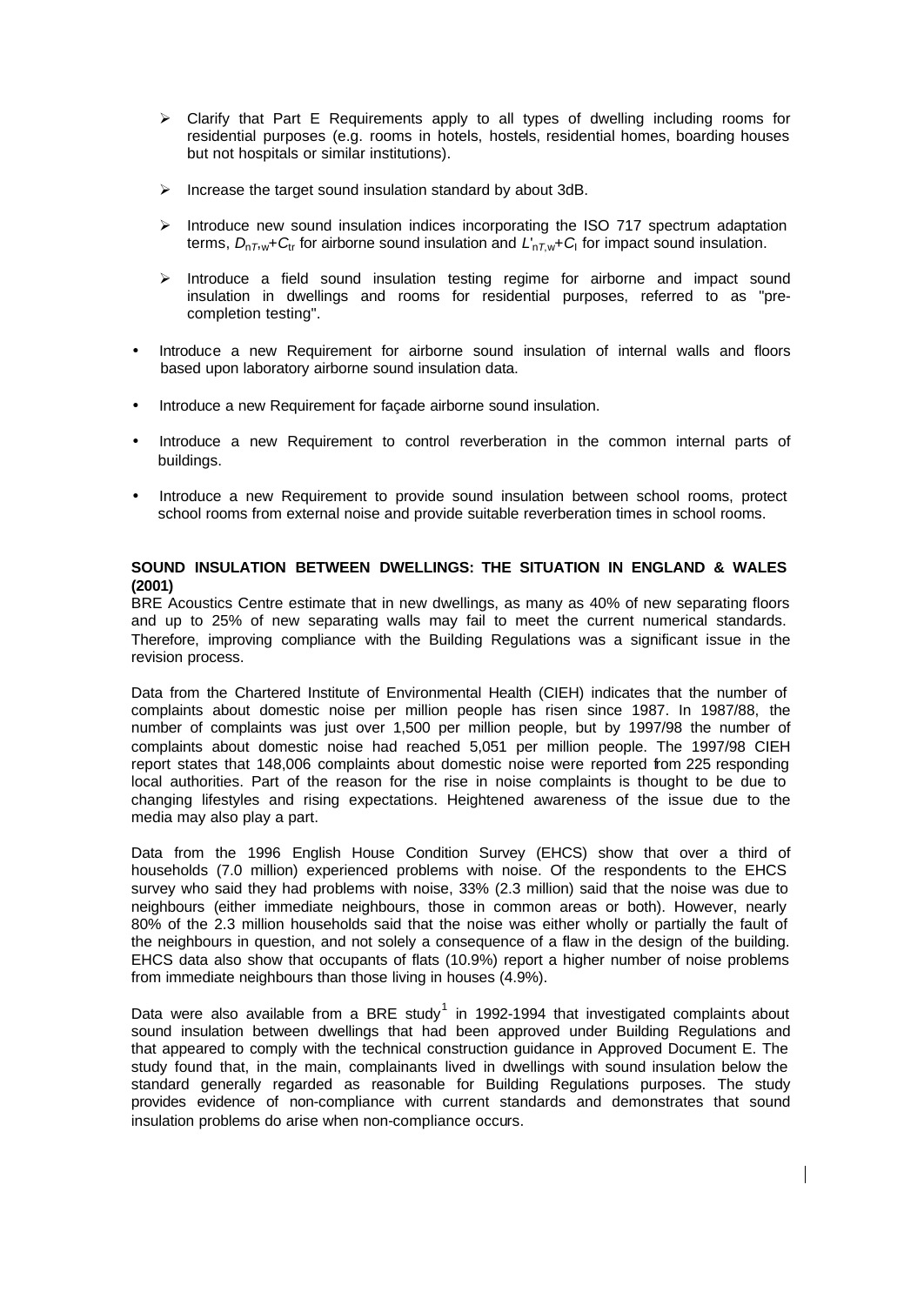## **SOUND INSULATION: SINGLE-NUMBER QUANTITIES**

Previous technical guidance in Approved Document E referred to  $D_{nTw}$  for airborne sound insulation and *L*'*nT*,w for impact sound insulation.

Compared to televisions and radios that were available in the 1950s, modern home entertainment systems have high power outputs at low frequencies. Consideration was therefore given to use of the ISO 717 spectrum adaptation terms that include the 50Hz, 63Hz, and 80Hz third octave bands. However, there was concern about the repeatability of field measurements when using single-number quantities that incorporated data down to 50Hz. This was considered a potential problem if used with pre-completion testing. An alternative solution was to replace  $D_{nT,w}$  with  $D_{nT,w}+C_{tr}$ . Subjective listening experiments reported by Wright and Fothergill<sup>2</sup> supported the adoption of  $D_{nT,w}$ + $C_{tr}$  to deal with noise from some amplified music. The building industry had already been introduced to  $D_{nT,w}$ + $C_{tr}$  through a joint project<sup>3</sup> between government and industry to set enhanced levels of sound insulation, and therefore this indicator had already gained some acceptance. The proposal to use  $D_{nTw}$ + $C_{tr}$  was also intended to ensure that timber and steel constructions would achieve similar airborne sound insulation to masonry constructions at low frequencies.

For impact sound insulation, it was proposed that *L*'n*T*,w be replaced by *L*'n*T*,w+*C*<sup>I</sup> to take advantage of the improved correlation<sup>4</sup> between objective and subjective evaluation of impact noise using this indicator. Single-number quantities that included the 50Hz, 63Hz, and 80Hz third octave bands were not proposed due to concern about the repeatability of field measurements.

It was proposed that the normal way of satisfying the Requirement on airborne and impact sound insulation would be to build separating walls and floors, and stairs that have a separating function, together with the associated flanking constructions, in such a way that they achieve the sound insulation values shown in Tables 1a and 1b.

|                                                      | Airborne<br>$D_{nT,w}$ + $C_{tr}$ dB<br>(Minimum values) | Impact<br>$L'_{nT,w}$ + $C_1$ dB<br>(Maximum values) |
|------------------------------------------------------|----------------------------------------------------------|------------------------------------------------------|
| <b>Purpose built dwellings</b>                       |                                                          |                                                      |
| Walls                                                | 45                                                       |                                                      |
| Floors and stairs                                    | 45                                                       | 62                                                   |
| <b>Dwellings formed by</b><br>material change of use |                                                          |                                                      |
| Walls                                                | 43                                                       |                                                      |
| Floors and stairs                                    | 43                                                       | 64                                                   |

**Table 1a.** Dwellings - performance requirements for separating walls, separating floors, and stairs that have a separating function.

|                                                                    | <b>Airborne</b><br>$D_{nT,w}$ + $C_{tr}$ dB<br>(Minimum values) | Impact<br>$L'_{nT,w}$ + $C_1$ dB<br>(Maximum values) |
|--------------------------------------------------------------------|-----------------------------------------------------------------|------------------------------------------------------|
| Purpose built rooms for<br>residential purposes                    |                                                                 |                                                      |
| Walls                                                              | 43                                                              |                                                      |
| Floors and stairs                                                  | 45                                                              | 62                                                   |
| Rooms for residential purposes<br>formed by material change of use |                                                                 |                                                      |
| Walls                                                              | 43                                                              |                                                      |
| Floors and stairs                                                  | 43                                                              | 64                                                   |

**Table 1b.** Rooms for residential purposes - performance requirements for separating walls, separating floors, and stairs that have a separating function.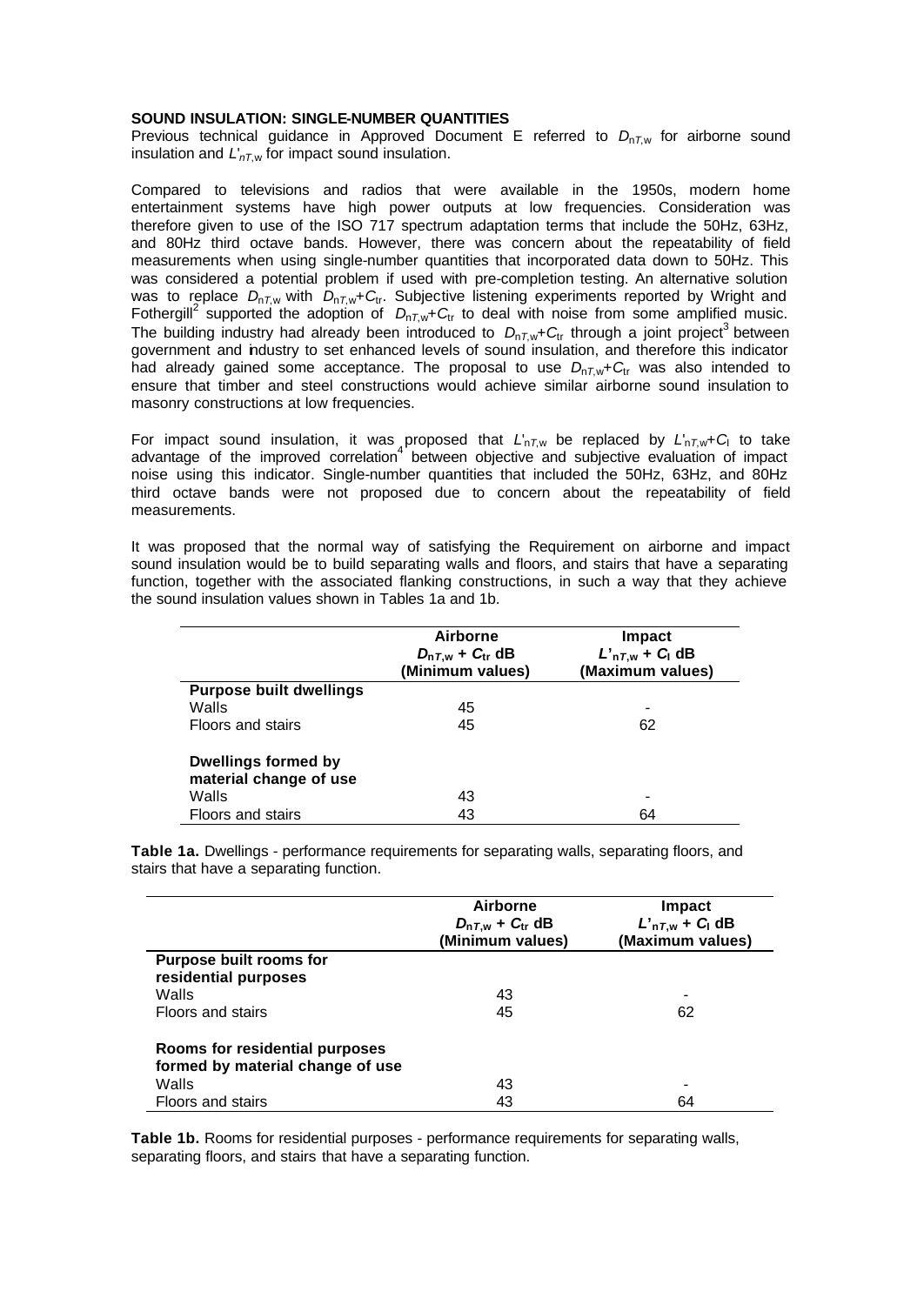For historic buildings undergoing a material change of use (i.e. a conversion), it may not be practical to improve the sound insulation to the standards in Tables 1a and 1b. It was therefore proposed that the sound insulation should be improved as much as is practical and then affix a notice declaring the measured sound insulation values inside the building.

## **PRE-COMPLETION TESTING**

One of the main aims of the revision was to improve compliance with the proposed numerical standards of sound insulation. Although a construction design may be considered "robust" in terms of its sound insulation at the design stage, problems commonly occur on site due to poor workmanship, substitution of building materials and design changes on site. Therefore, to improve compliance it was considered necessary to introduce a testing regime for sound insulation. The testing would be carried out when the dwellings were fully built but before handover to the buyer. It was intended that testing should be seen as part of the construction process, hence the title "pre-completion testing".

The proposal was that testing should be carried out at the developers' expense but that it was the responsibility of the building control body to indicate which properties were to be tested. The following guidance was proposed for building control bodies:

*The results of tests only apply to the particular constructions tested but are indicative of the performance of others of the same type in the same development. Therefore, in order for meaningful inferences to be made from tests, it is essential that developments be considered as a number of notional groups, with the same construction type within each group. Grouping should be carried out according to the following criteria. Flats, rooms for residential purposes and houses (including bungalows) should each be considered as three separate groups. In addition, if significant differences in construction type occur within any of these groups, subgroups should be established accordingly.*

*One set of tests should be carried out between the first dwellings or rooms for residential purposes scheduled for completion and/or sale in each group or subsystem-group, regardless of the intended size of the group or subsystem-group. As further properties on a development become ready for testing, building control bodies should indicate at what point(s) they wish to conduct any further set(s) of tests. Assuming no tests are failed, building control bodies should aim to have at least one set of tests carried out for every ten dwellings or rooms for residential purposes.*

In the proposal, the single-number quantities for airborne and impact sound insulation contained a built-in allowance for measurement uncertainty of 2dB. Therefore, it was intended that if any test showed that one of these values was not achieved by any margin, the test would register as a failure.

BRE Acoustics Centre estimate that in new dwellings, as many as 40% of new separating floors and up to 25% of new separating walls may fail to meet the current standards. Pre-completion testing was intended to reduce the failure rate to below 5% over 10 years.

## **CONSTRUCTION GUIDANCE IN APPROVED DOCUMENT E**

The technical guidance on the construction of separating walls and floors with their associated flanking constructions was updated and clarified, especially on flanking constructions, junction details and wall linings. The simple diagrams of wall and floor constructions that were previously used in the Approved Document were replaced with more detailed drawings.

The opportunity was taken to replace generic material descriptions with dynamic/acoustic specification parameters wherever suitable. In previous technical guidance, building materials were described using a generic material name, density and physical dimensions. However, generic descriptors can be problematic because: (a) they sometimes allow a range of products to be used that have significantly different dynamic/acoustic properties, (b) they hinder innovation in the building material industry, and (c) they hinder the regulator in the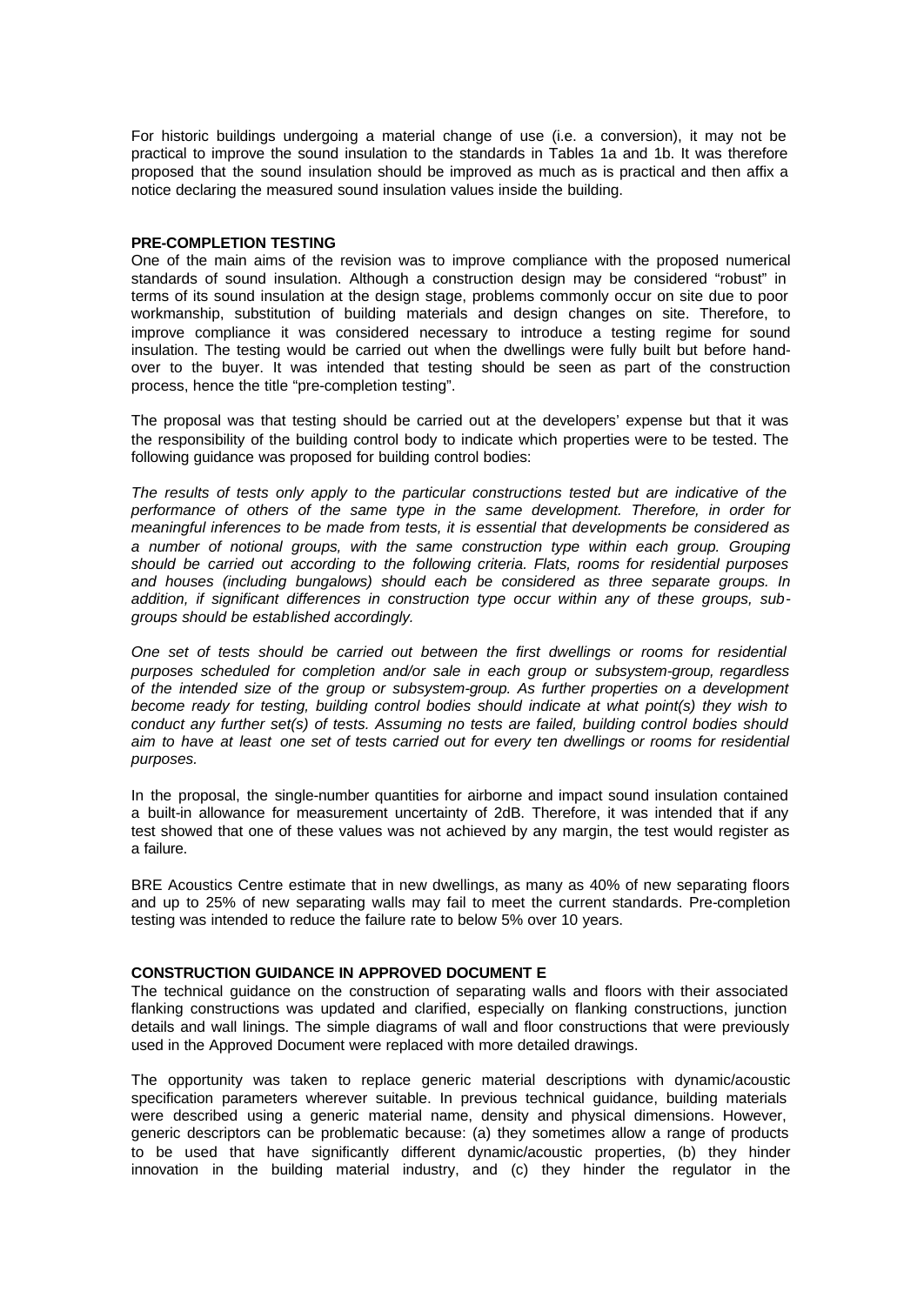"maintenance" of technical guidance due to the introduction of new materials or the cessation of material production.

Previous technical guidance referred to the use of butterfly ties in separating masonry cavity walls. Butterfly ties are described in a British Standard and are considered as a generic tie in the UK. However, many manufacturers produce proprietary wall ties. Hence, the dynamic stiffness<sup>5</sup> parameter was introduced to describe the dynamic properties of proprietary wall ties similar to the butterfly tie. The opportunity was also taken to use the dynamic stiffness parameter to describe wall ties for use in external masonry cavity walls where dynamically stiff wall ties can reduce the low frequency airborne sound insulation.

For floating floors on concrete base floors, previous technical guidance referred to two generic types of floating floor consisting of either a screed or a timber raft on a resilient material, where the resilient material was described by a combination of material name, density and thickness. These generic types of floating floor were kept in the new technical guidance but with the resilient materials also described by the dynamic stiffness parameter measured according to EN 29052-1. In addition, to allow manufacturers of proprietary floating floors to assess the suitability of their products against these generic types of floating floor, laboratory performance was introduced into the technical guidance using the weighted reduction in impact sound pressure level Δ*L*w measured according to ISO 140-8.

It was not proposed that the constructions in the new technical guidance of Approved Document E should be exempt from pre-completion testing. This is due to the fact that built constructions rarely correspond exactly with designs in an Approved Document (or any other written guidance) which along with poor workmanship, substitution of building materials and design changes on site lead to poor sound insulation.

## **INTERNAL SOUND INSULATION**

The proposed new Requirement for protection against sound within a dwelling or rooms for residential purposes was that they shall be designed and constructed such that: (a) an internal wall between a room containing a WC and a living room, dining room, study or bedroom (except where the WC is en-suite) shall provide reasonable resistance to sound and (b) an internal wall between bedrooms and between bedrooms and other rooms, and an internal floor between bedrooms and between bedrooms and other rooms, shall provide reasonable resistance to sound.

It was proposed that the normal way of satisfying the Requirement would be to use constructions that provide laboratory airborne sound insulation values of 40dB *R*w.

#### **FAÇADE SOUND INSULATION**

Protection of the building envelope from external noise is traditionally achieved through the planning system in the UK where other issues such as site layout can also be considered. The proposals gave examples of constructions likely to perform reasonably but also allowed any type of construction to be used provided that limits on internal noise were met. Technical Annexes provided information on the nature of the target internal levels, guidance on assessing external noise levels and guidance on how to demonstrate compliance by calculation or testing when non-standard constructions were used.

# **REVERBERATION IN COMMON INTERNAL PARTS OF BUILDINGS**

The proposed new Requirement was that the common internal parts of buildings which contain dwellings or rooms for residential purposes shall be designed and constructed in such a way as to prevent more reverberation around the common parts than is reasonable. It was proposed that the normal way of satisfying the Requirement would be to apply the sound absorption measures described in the proposed Approved Document E, or other measures of similar effectiveness.